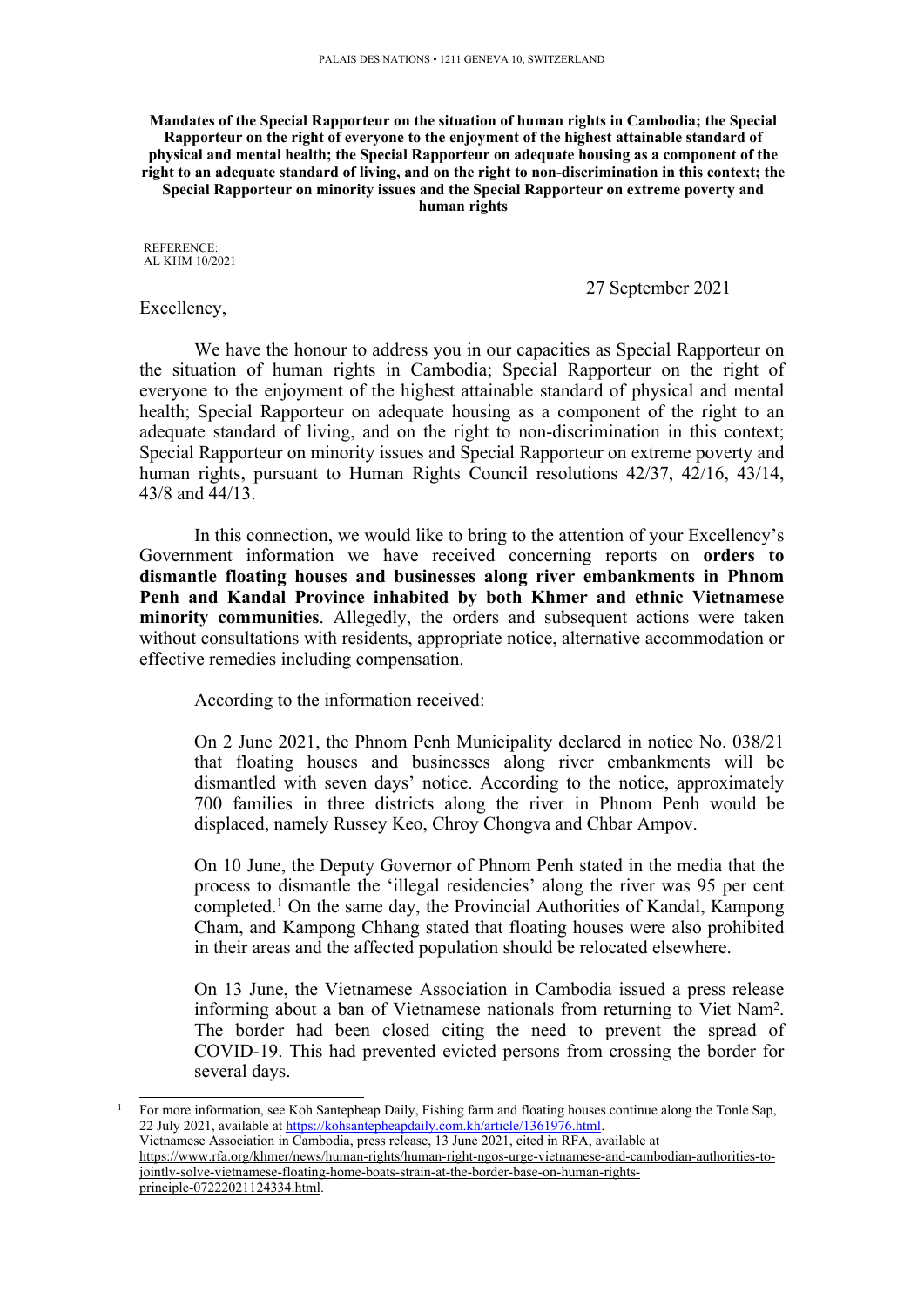On 14 June, the Kandal Provincial Authority also took action to dismantle floating houses and fish farms along the river located in the districts of Kean Svay, Lavea Eam and Luek Dek. It is unknown how many people are affected. The Director of Kandal Provincial Fisheries stated in an interview that floating houses and fishing farms deemed illegal had to move without compensation.<sup>3</sup>

Representatives from the affected population in Phnom Penh reported that after their houses and settlements were dismantled, they had to move to the mainland with their relatives while others had to move to other locations. Some families with fish farms were reportedly allowed to stay for three to six months until the fish was ready to be sold. Furthermore, it is reported that no humanitarian assistance or financial compensation was given to the affected population. One interviewed family had only received humanitarian aid donated from <sup>a</sup> Vietnamese association and <sup>a</sup> religious organization.

Information obtained on 9 and 11 June from families living on structures that were dismantled in June in Prek Pnov, Russei Keo, Chroy Changya and Chbar Ampov districts described that the evicted people are ethnic Vietnamese minorities who have lived in Cambodia for generations but had not obtained Cambodian citizenship. Some held permanen<sup>t</sup> residence status. It is unclear what, if any, status, they have in Viet Nam. Stateless persons and even persons without <sup>a</sup> permanen<sup>t</sup> residence card risk being deprived of <sup>a</sup> series of rights and face obstacles in their daily lives. Further information indicated that after the dismantling of their homes, par<sup>t</sup> of the affected population decided to leave for Viet Nam.

On 22 July, the Leuk Dek District Governor in Kandal Province stated that, in early July, about 83 floating houses and more than 400 people had been relocated to an island on the west bank of the Lower Mekong River near the border between Cambodia and Viet Nam. In addition, another 170 families and 32 fish farms were situated on the bank of the Lower Mekong River in Peam Chor district, Prey Veng province close to Viet Nam. Other affected families, consisting of around 200 floating houses, were relocated to the Krous Village, between the border of Prek Bnaov Khan and Ponhea Leu District in Kandal Province. Some families with fish farms had been allowed to temporarily reside at the border between Prek Bnaov District, Phnom Penh and Kandal Province on the Phnom Penh side until their fish could be sold.

A 30-year-old minority Vietnamese woman who was born in Cambodia but whose parents are from Viet Nam is enduring the hardship from the eviction. She lived in <sup>a</sup> floating wooden house in Prek Pnov district with her husband and two young children. The house was connected to five others, with some of her relatives living in the other houses. She sold fish at <sup>a</sup> nearby fish wholesale market, earning 40-50,000 Cambodian Riel (USD 10-12) per day. Her husband was <sup>a</sup> construction worker who earned 40,000 Riel per day (USD 10).

It was reported that her family had been given one week to vacate and dismantle their home. Affected minority communities requested <sup>a</sup> delay of five months to one year. Authorities stated that the order came from the "higher level", and that the delay was not granted. The family could not afford the

<sup>3</sup> Bayon TV, <sup>14</sup> July 2021.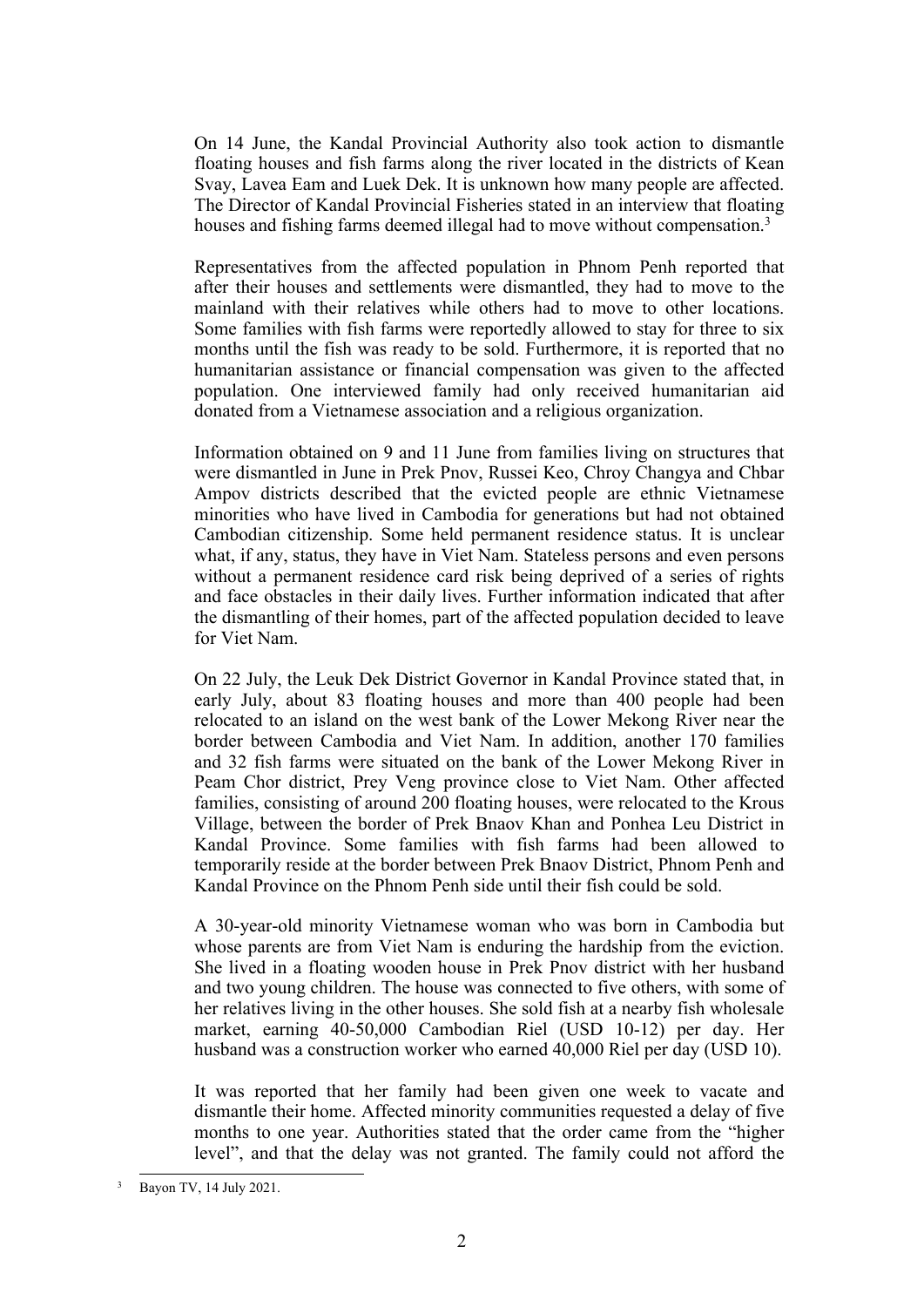price of <sup>a</sup> rented room, especially as prices had recently increased from USD 40 to 70 per month. The family owed money to the bank and was paying back loans at <sup>a</sup> rate of 250,000 Cambodian Riel (USD 60) per month. She had lived in the house for four years. Her relatives in adjoining houses, including her aunt, had lived there for over 20 years. The family had no documents establishing ownership of their homes on the water. Their situation was further compounded by their nationality status as she was married to <sup>a</sup> Cambodian man but others living in adjoining houses only had permanen<sup>t</sup> residence status, despite living in Cambodia for years. The interviewee had been unable to take the COVID-19 vaccine due to <sup>a</sup> health condition, but she stated that most of the others living around her had already been vaccinated.

Without prejudging the accuracy of the allegations raised above, we would like to express concern regarding the dismantling of floating houses and businesses along the river embankments in Phnom Penh and Kandal Province affecting their inhabitants both Khmer and ethnic Vietnamese minority communities. The dismantling appears to infringe on numerous rights protected by international human rights law, including the right of everyone to an adequate standard of living, including food and housing, and to the continuous improvement of living conditions enshrined in article 11 (1) of the International Covenant on Economic, Social and Cultural Rights (ICESCR).

Access to adequate housing can be <sup>a</sup> precondition for the enjoyment of several other human rights, including the rights to work, health and education. The possibility of earning <sup>a</sup> living can be seriously impaired when <sup>a</sup> person has been relocated following <sup>a</sup> forced eviction to <sup>a</sup> place removed from employment opportunities.

In connection with the above alleged facts and concerns, please refer to the Annex on **Reference to international human rights law** attached to this letter which cites international human rights instruments and standards relevant to these allegations.

As it is our responsibility, under the mandates provided to us by the Human Rights Council, to seek to clarify all cases brought to our attention, we would be grateful for your observations on the following matters:

- 1. Please provide any additional information and/or comment(s) you may have on the above-mentioned allegations.
- 2. Please provide information on the legal basis for the dismantling of floating houses and businesses and how these are compatible with international human rights norms and standards related to recognizing the right of everyone to an adequate standard of living, including food and housing, and to the continuous improvement of living conditions.
- 3. Please provide further information on the compatibility of these measures with relevant provisions of the International Covenant on Economic, Social and Cultural Rights as detailed in the Annex, and General Comments No. 4 (right to adequate housing) and No. 7 (forced evictions) of the Committee on the Economic, Social and Cultural Rights.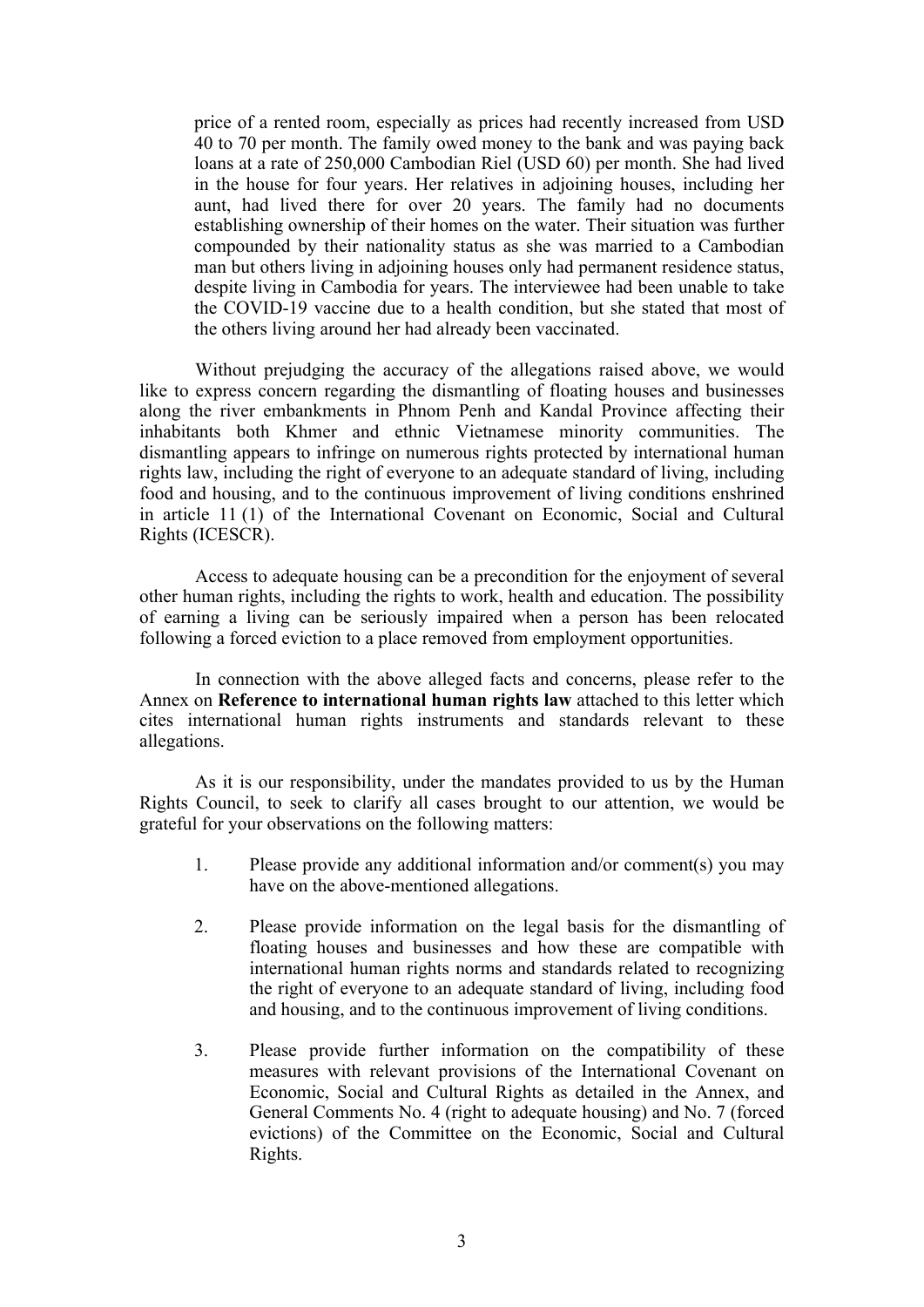- 4. Please provide information on consultations with residents and appropriate notice given to the affected persons, if any.
- 5. Please provide information on plans to provide alternative accommodation made available in <sup>a</sup> reasonable time, and provision of legal remedies and legal aid to facilitate legal, technical and other advice to affected persons about their rights and options.
- 6. Please provide information on short, medium and long term plans to suppor<sup>t</sup> the affected families and individuals for their return to normal livelihoods, as well as <sup>a</sup> plan by the authority to provide humanitarian suppor<sup>t</sup> and assistance to the affected families, in particular those who cannot suppor<sup>t</sup> themselves and were rendered homeless after the eviction.

We would appreciate receiving <sup>a</sup> response within 60 days. Beyond this date, this communication and any response received from your Excellency'<sup>s</sup> Government will be made public via the communications reporting [website](https://spcommreports.ohchr.org/). They will also subsequently be made available in the usual repor<sup>t</sup> to be presented to the Human Rights Council.

While awaiting <sup>a</sup> reply, we urge that all necessary interim measures be taken to halt the alleged violations and preven<sup>t</sup> their re-occurrence and in the event that the investigations suppor<sup>t</sup> or sugges<sup>t</sup> the allegations to be correct, to ensure the accountability of any person(s) responsible for the alleged violations.

We also would like to kindly reques<sup>t</sup> that <sup>a</sup> copy of this letter be shared with His Excellency Samdech Kralahom Sar Kheng, the Minister of Interior and His Excellency Mr. Chea Sophara, the Minister of Land Management, Urban Planning and Construction.

Please accept, Excellency, the assurances of our highest consideration.

Vitit Muntarbhorn Special Rapporteur on the situation of human rights in Cambodia

Tlaleng Mofokeng Special Rapporteur on the right of everyone to the enjoyment of the highest attainable standard of physical and mental health

Balakrishnan Rajagopal Special Rapporteur on adequate housing as <sup>a</sup> componen<sup>t</sup> of the right to an adequate standard of living, and on the right to non-discrimination in this context

> Fernand de Varennes Special Rapporteur on minority issues

Olivier De Schutter Special Rapporteur on extreme poverty and human rights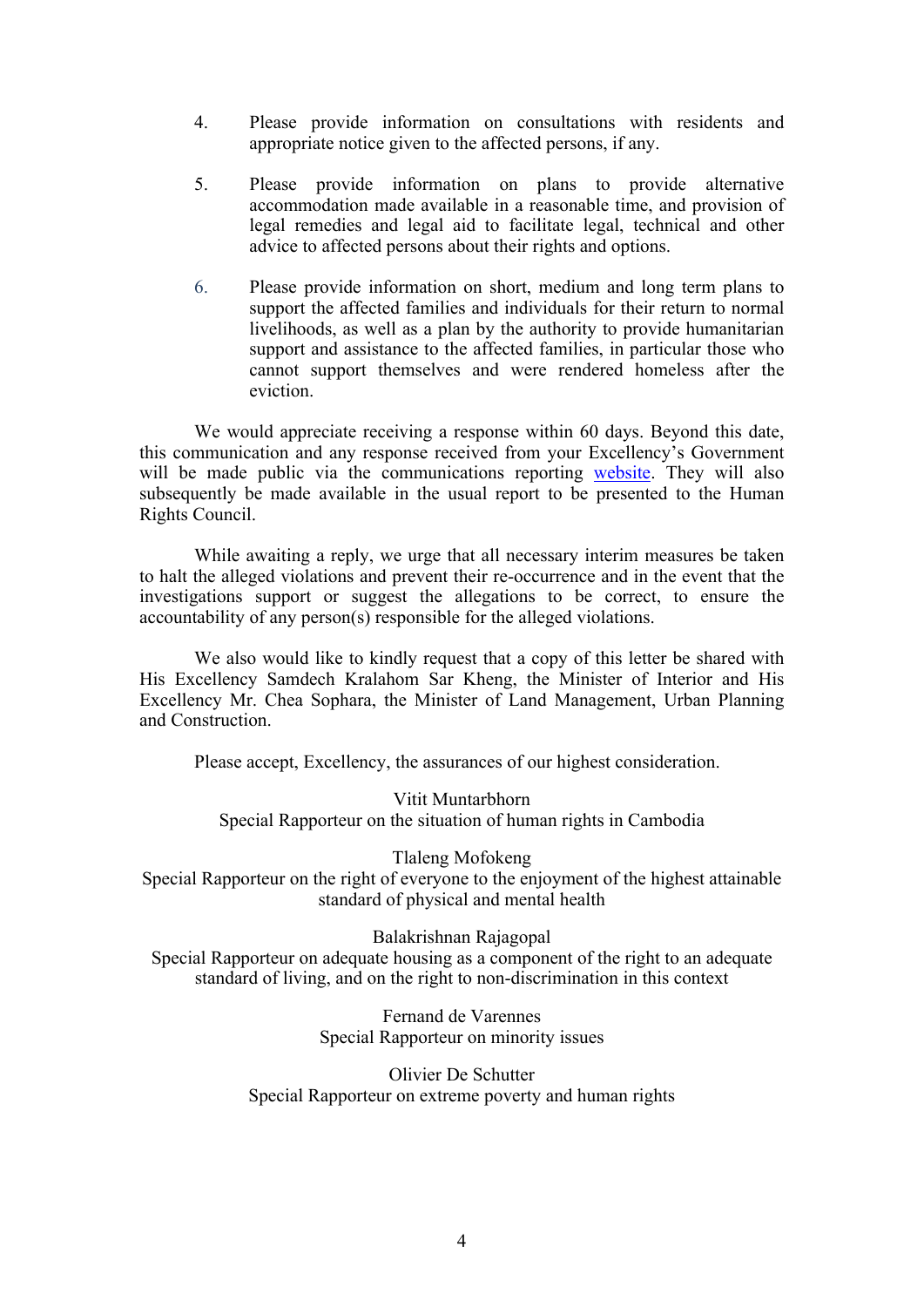## **Annex Reference to international human rights law**

In connection with the above alleged facts and concerns, we would like to take this opportunity to draw your attention to applicable international human rights norms and standards, as well as authoritative guidance on their interpretation.

We would like to remind your Excellency'<sup>s</sup> Government of its obligations under various international human rights instruments, in particular the ICESCR to which Cambodia is <sup>a</sup> party since 26 May 1992, and more specifically article 11 (1) recognizing the right of everyone to an adequate standard of living, including food and housing, and to the continuous improvement of living conditions. This article must be read in conjunction with article 2 (2) of the Covenant, which provides for the exercise of any right under the Covenant without discrimination of any kind.

The Committee on Economic, Social and Cultural Rights adopted general comments on the right to adequate housing and housing-related issues, which provide authoritative guidance on the Covenant'<sup>s</sup> provisions. The Committee'<sup>s</sup> General Comment No. 4 has stressed that the right to adequate housing should not be interpreted in <sup>a</sup> narrow or restrictive sense such as merely having <sup>a</sup> roof over one'<sup>s</sup> head; rather, it should be seen as the right to live somewhere in security, peace and dignity. This General Comment outlines the following aspects of the right to housing: (a) legal security of tenure; (b) availability of services, materials, facilities and infrastructure; (c) affordability; (d) habitability; (e) accessibility; (f) location; and (g) cultural adequacy<sup>4</sup> .

We would also like to bring to your Excellency'<sup>s</sup> Government'<sup>s</sup> attention the international standards regarding the protection of the rights of persons belonging to minorities, in particular article 27 of the ICCPR and the 1992 UN Declaration on the Rights of Persons Belonging to National or Ethnic, Religious and Linguistic Minorities, which refers to the obligation of States to protect the existence and the identity of minorities within their territories and to adopt the measures to that end (article 1) as well as to adopt the required measures to ensure that persons belonging to minorities can exercise their human rights without discrimination and in full equality before the law (article 4).

We further wish to remind your Excellency's Government of its obligations under article 12 of the ICESCR which guarantees the right of all people to the highest attainable standard of physical and mental health. In this connection, we would like to emphasize that General Comment 14 of the Committee on Economic, Social and Cultural Rights indicates that the right to health embraces <sup>a</sup> wide range of socioeconomic factors that promote conditions in which people can lead <sup>a</sup> healthy life, and extends to the underlying determinants of health, such as food and nutrition, housing, access to safe and potable water and adequate sanitation. The Committee further states that State parties have at least the core obligation with respec<sup>t</sup> to the right to health of ensuring access to basic shelter, housing and sanitation, and an adequate supply of safe and potable water (GC 14, Para.43 (c)).

<sup>4</sup> Committee on Economic, Social and Cultural Rights (CESR). *General Comment No. 4: The Right to Adequate Housing (Art. 11 (1)*, para. 8.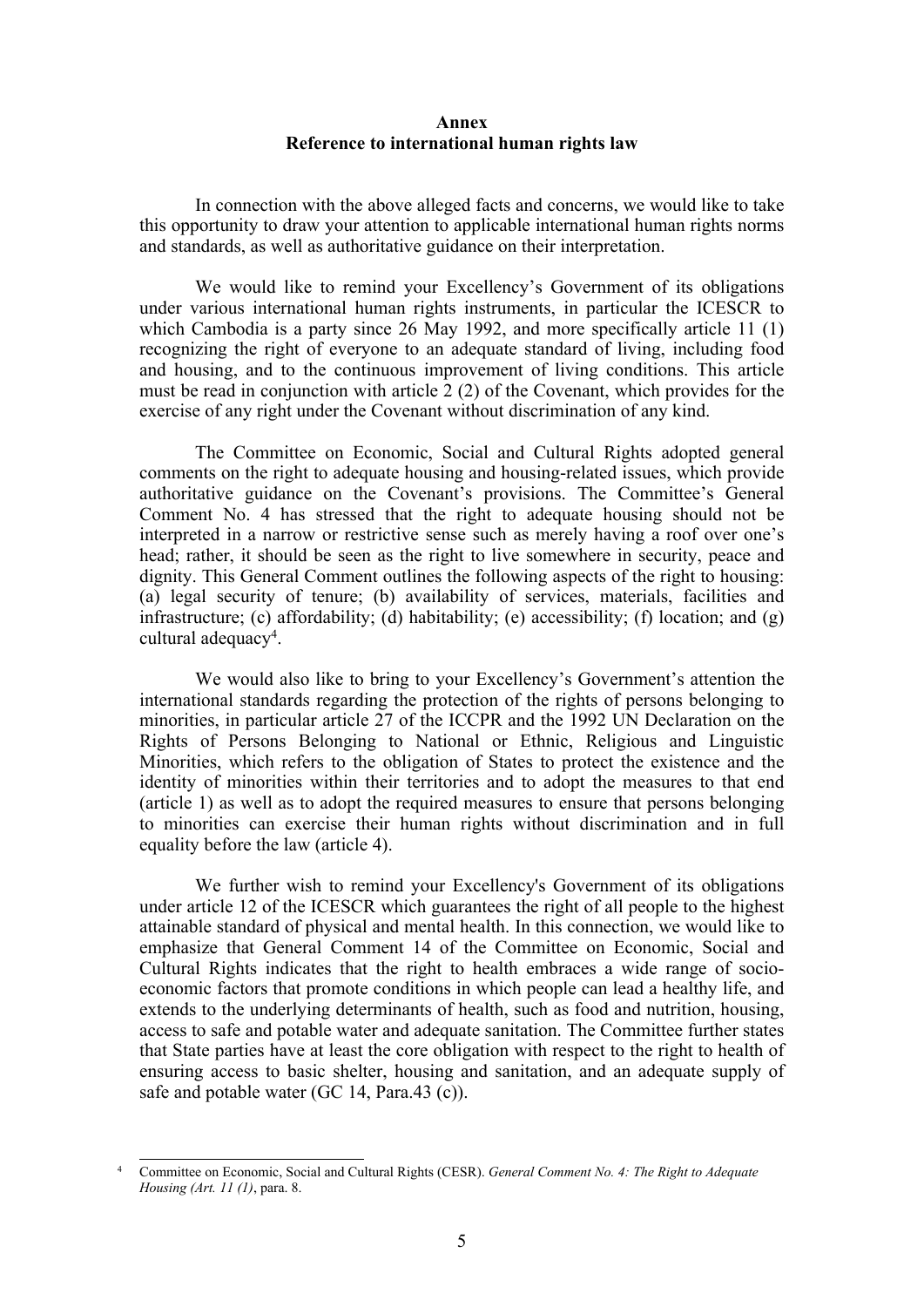## *Protection from forced evictions*

Furthermore, according to the Committee'<sup>s</sup> General Comment No. 7 on forced evictions, procedural protections are essential in relation to forced evictions, including, among others, genuine consultation, adequate and reasonable notice, alternative accommodation made available in <sup>a</sup> reasonable time, and provision of legal remedies and legal aid. 5 The Committee further emphasizes that where those affected are unable to provide for themselves, the State party must take all appropriate measures, to the maximum of its available resources, to ensure that adequate alternative housing, resettlement or access to productive land, as the case may be, is available. 6

We also wish to call your attention to the Basic Principles and Guidelines on Development-based Evictions and Displacement 7 , prepared by the Special Rapporteur on adequate housing, which provides guidance on the States' obligations before, during and after development-based evictions. The Guidelines specifies that evictions can only take place in 'exceptional circumstances'; that they must be authorized by law, and ensure full and fair compensation and rehabilitation. The Guidelines indicates that States should take immediate measures aimed at conferring legal security of tenure upon those persons, households and communities currently lacking such protection, including all those who do not have formal titles to home and land; and should take specific preventive measures to avoid and/or eliminate underlying causes of forced evictions, such as speculation in land and real estate.

The Guidelines also state that any settlement agreemen<sup>t</sup> must satisfy the criteria of adequacy, accessibility, affordability, habitability, security of tenure, cultural adequacy, suitability of location, and access to essential services such as health and education. Urban or rural planning and development processes should involve all those likely to be affected and should include the following elements: (a) appropriate notice to all potentially affected persons that eviction is being considered and that there will be public hearings on the proposed plans and alternatives; (b) effective dissemination by the authorities of relevant information in advance, including land records and proposed comprehensive resettlement plans specifically addressing efforts to protect vulnerable groups; (c) <sup>a</sup> reasonable time period for public review of, comment on, and/or objection to the proposed plan; (d) opportunities and efforts to facilitate the provision of legal, technical and other advice to affected persons about their rights and options; and (e) holding of public hearing(s) that provide(s) affected persons and their advocates with opportunities to challenge the eviction decision and/or to presen<sup>t</sup> alternative proposals and to articulate their demands and development priorities.

The Guidelines further states that States should explore fully all possible alternatives to evictions. All potentially affected groups and persons have the right to relevant information, full consultation and participation throughout the entire process, and to propose alternatives that authorities should duly consider. In the event that agreemen<sup>t</sup> cannot be reached on <sup>a</sup> proposed alternative among concerned parties, an independent body having constitutional authority, such as <sup>a</sup> court of law, tribunal or ombudsperson should mediate, arbitrate or adjudicate as appropriate. Moreover, the

<sup>5</sup> CESCR. *General Comment No. 7: The right to adequate housing (Art.11.1): forced evictions Article 15 and 16*.

<sup>6</sup> Ibid, Para 17.

<sup>7</sup> CESCR. *General Comment No. 7: The right to adequate housing, para. 7,* sets out that instances of forced eviction can occur in the name of development, including, inter alia, city beautification programmes.